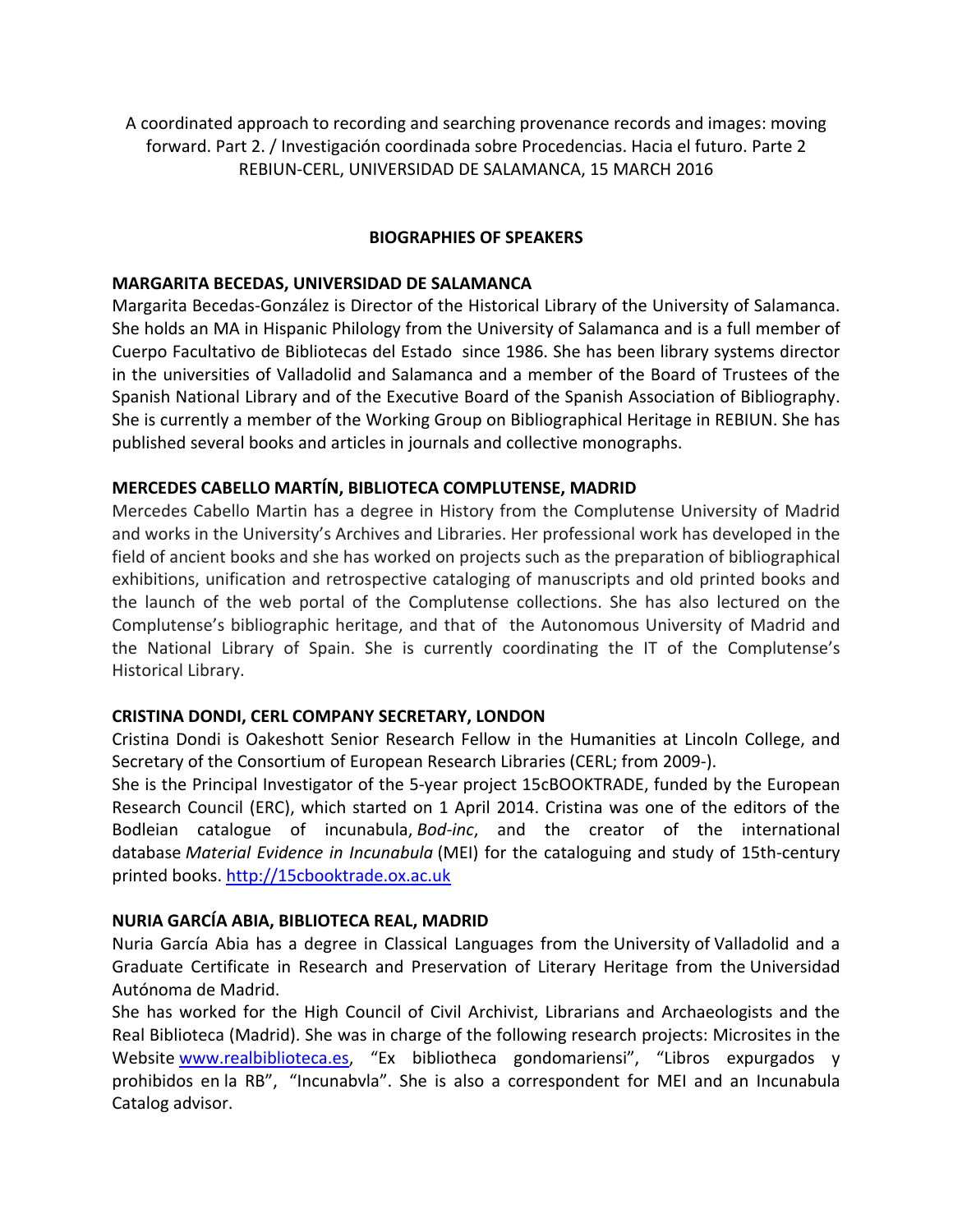## **MONIQUE HULVERY, BIBLIOTHÈQUE MUNICIPALE DE LYON**

Monique Hulvey is in charge of the manuscripts and old printed books catalogues at the Bibliothèque municipale de Lyon where she created a Provenance database dedicated to documenting in a systematic way, ownership marks found in books in 2000. This approach has since served as a basis for numerous exchanges, publications and partnerships. She has also promoted the Library's participation in working with research groups at local and international level (member of the Centre d'Histoire du livre Gabriel Naudé, of the group « Provenances des Bibliothèques françaises » of Biblissima, of the Coordinating Committee of the Consortium of European Research Libraries). Currently, she is also following closely the progress made by the 15cBOOKTRADE project.

# **MARIAN LEFFERTS, CERL EXECUTIVE MANAGER, THE HAGUE**

Marian Lefferts is the Executive Manager of CERL. Previously she worked at the Illustrated Incunabula Short‐Title Catalogue on CD‐ROM (produced by the British Library and Primary Source Media (taken over by Gale)), and the International Medieval Bibliography, Leeds (now made available via Brepols Publishers). She is the co-author of Ingeborg Versprille, Marian Lefferts and Cristina Dondi, 'The Consortium of European Research Libraries (CERL): twenty years of promoting Europe's cultural heritage in print and manuscript', in 027.7 Zeitschrift für Bibliothekskultur, 2,1 (2014): Konsortien & Konsorten, pp. 30‐40. Online journal of the University of Basel, Switzerland, ISSN 2296‐0597.

## **ÓSCAR LILAO FRANCA, UNIVERSIDAD DE SALAMANCA**

Óscar Lilao Franca has been curator of ancient and rare books at the University of Salamanca since 1994. With Carmen Castrillo, he is author of the catalogue of manuscripts (1997‐2002). He has also published some articles on the history of the library and the Jesuits collection (with Margarita Becedas), and the provenance of some holdings of the library (Lorenzo Ramírez de Prado, Casa de Osuna). He is presently engaged in the development of the new database of provenance.

# **MARÍA EUGENIA LÓPEZ VAREA, BIBLIOTECARIA DE LA UNIVERSIDAD PONTIFICIA COMILLAS, MADRID**

María Eugenia López Varea is a member of the Working Group on Bibliographical Heritage of REBIUN (Network of Libraries of Spain). She has a Bachelor‐Master degree in Geography and History and a Master in Management Documentation, Libraries and Archives from the Complutense University of Madrid. She is currently pursuing a PhD in the specialty of Bibliographical Heritage at the Faculty of Information Science at the Complutense. She has participated in conferences and seminars and has worked on journal articles, monographs and catalogues of bibliographic exhibitions.

# **ELVIRA MIGUÉLEZ GONZÁLEZ, UNIVERSIDAD DE SALAMANCA**

Professor of Library History in the Department of Library and Information Science at the University of Salamanca. Elvira has been teaching book history and conservation since 1988.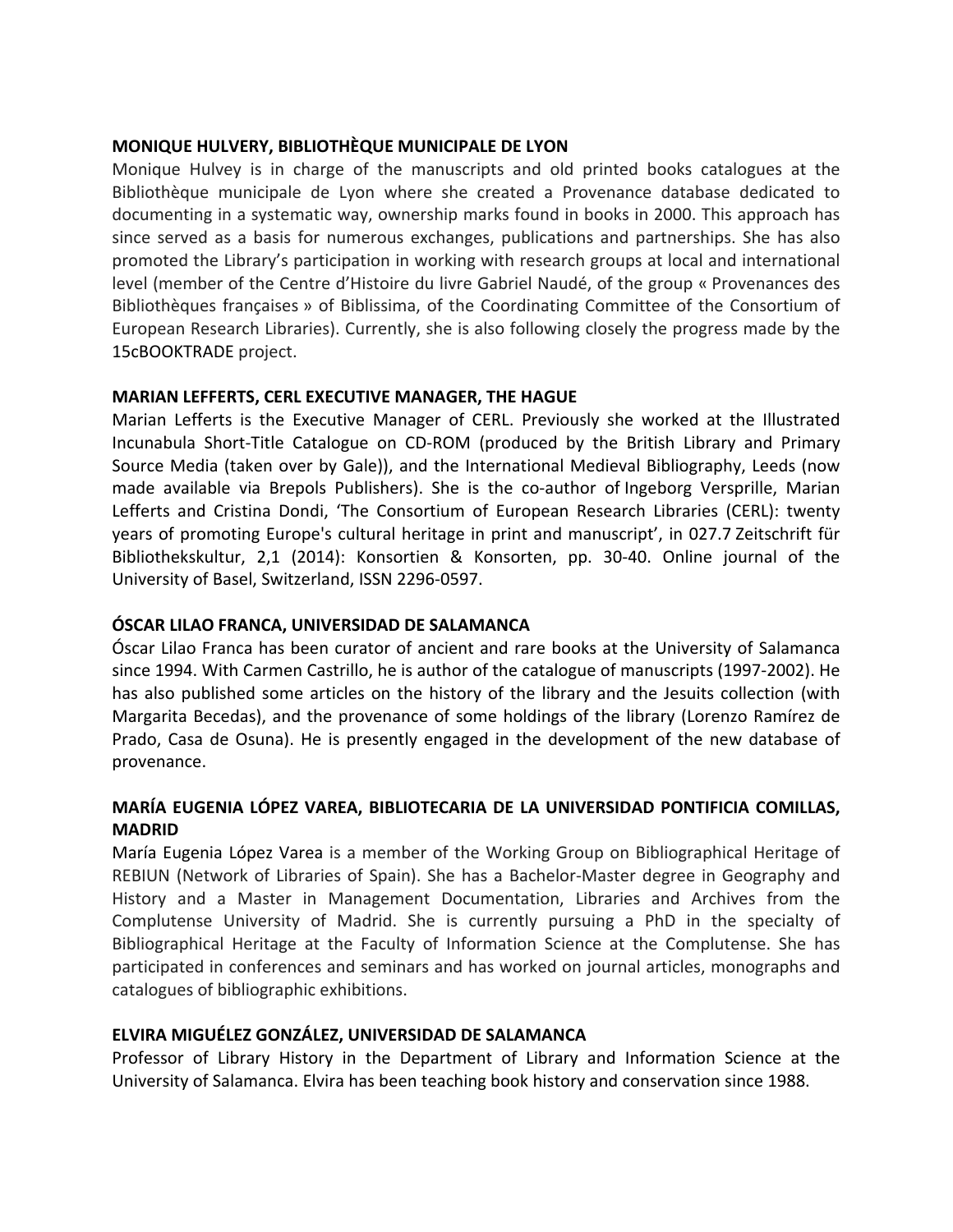#### **MARIA R. OSUNA ALARCÓN, UNIVERSIDAD DE SALAMANCA**

Maria R. Osuna Alarcón is a Senior Lecturer of the Department of Library and Information Science at the University of Salamanca. She began her career in the General Archive of the Indies at the Ministry of Culture in Seville. Prior to her teaching she worked in the University Library Carlos III of Madrid and in the Documentation Service of the European Parliament in Luxembourg and launched the Library of the Institute of Latin American Studies of the University of Salamanca. In 2000 she received her PhD in Information Science and in 2012 she was a visiting professor at the Department of Information Studies at the University College (UCL) in London. She is currently coordinating a teaching project for the dissemination of digital materials from the Library of the United Nations in New York and is also director of the Master in Digital Information Systems of the Faculty of Translation and Documentation, University of Salamanca. She is a member of AENOR, Spanish Association for Standardization, in the Committee 50. Where she has been responsible for coordinating the translation of the UNE ISO 5127 Standard for the vocabulary on Information and Documentation (*Information and Documentation, Foundation and Vocabulary, ISO 5127*) and formed part of the working group of the translation ISO 690 *Guidelines for bibliographic references and citations to information resources*. Some publications: https://dialnet.unirioja.es/servlet/autor?codigo=49995

## **EDUARDO PEÑALVER GÓMEZ, UNIVERSIDAD DE SEVILLA**

Eduardo Peñalver Gómez has been working as a librarian in the Library of the University of Seville since 1980, having performed his duties in several faculty libraries. In 1988 he was transferred to the General Library of the University, being assigned in 1996 to the Rare Books and Historical Archive Section, of which he is still responsible today. Since taking up this post he has set up and developed the Portal of Fondos Digitalizados, the University of Seville's project for the digitalization of its bibliographic and documental heritage. Also, he has coordinated several virtual exhibitions http://expobus.us.es, and the blog http://fondoantiguoblogspot.com. As a member of the Grupo de Patrimonio de REBIUN, he has participated in all of the group's publications and projects and has coordinated the collective virtual exhibit *América Escrita*, in 2010.

### **STEFANIE RUEHLE, UNIVERSITY OF GÖTTINGEN**

Stefanie Rühle, works at the Data Conversion Group of the State and University Library in Göttingen and is responsible for metadata supply to zvdd (Zentrales Verzeichnis Digitlisierter Drucke) and the German Digital Library (DDB). She works primarily on the analysis, conversion and modeling of cultural heritage metadata with a particular focus on Linked Data. Stefanie is co-chair of the DINI AG KIM (Competence Center for Interoperable Metadata) and has been involved in DCMI work since 2008.

**MARINA RUIZ FARGAS, BIBLIOTECA DE RESERVA, UNIVERSITAT DE BARCELONA** Marina Ruiz Fargas is a librarian at the CRAI Biblioteca de Reserva of the Universitat de Barcelona from 1993. One of her major interests is the recording of provenances in the OPAC. She is currently studying the library of the convent of Santa Caterina (Barcelona), and reconstructing the collection bought by Tomàs Ripoll, General Master of the Dominicans from